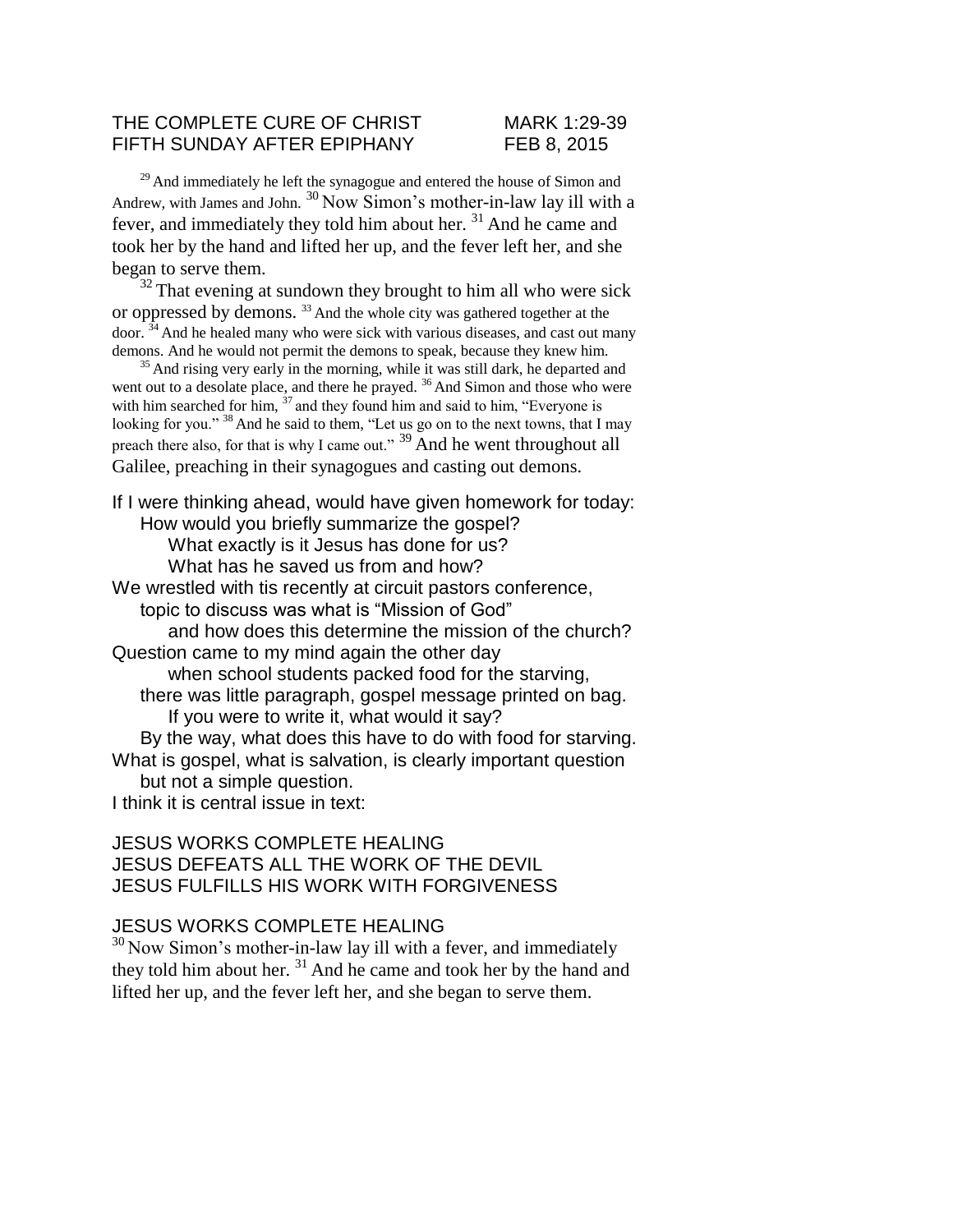Are lot of people with colds & flu these days, some with fever. If you have high fever, maybe should see doctor. Are various causes of fever. If virus, medicine won't cure. It just helps with symptoms while you wait to get over it. But here, Jesus does more than help with symptoms. He doesn't just make her feel better, he heals instantly. Then, Luke tells us, she begins to serve them. I am thinking, this poor woman, she was sick in bed and now she has to jump up and fix these guys dinner. I think she does this not because she is the mom or because it is her house but because it shows how she is instantly so completely healed and strong. It also illustrates that when Jesus has helped us the natural response is for us to serve others. But main point is when Jesus heals, he heals completely, not just symptoms but source of the problem. Good news of the gospel is he does this for us too. So, what is the source of the problem? Next we see…

#### JESUS DEFEATS ALL THE WORK OF THE DEVIL

 $32$  That evening at sundown they brought to him all who were sick or oppressed by demons.<sup>33</sup> And the whole city was gathered together at the door.  $34$  And he healed many who were sick with various diseases, and cast out many demons.

Reason Jesus & others came from Synagogue in v. 29 is it was Sabbath day. On Sabbath people had to rest But as soon as day is over at sundown, they go to work, carrying sick people to Jesus for him to help them. because there is no real rest without what Jesus does for us. What makes them think he can help them? Not just that they already heard of healing he just did but - in verses before this, heard last Sunday when he was in Synagogue he cast out a demon. People see he has power over forces of evil & what they do. So (v. 32) they bring those who are oppressed by demons, - not necessarily possessed, but all oppressed, that is pressured & made miserable by devil's work. As John writes (1 Jn. 3:8) "The reason the Son of God appeared was to destroy the works of the devil."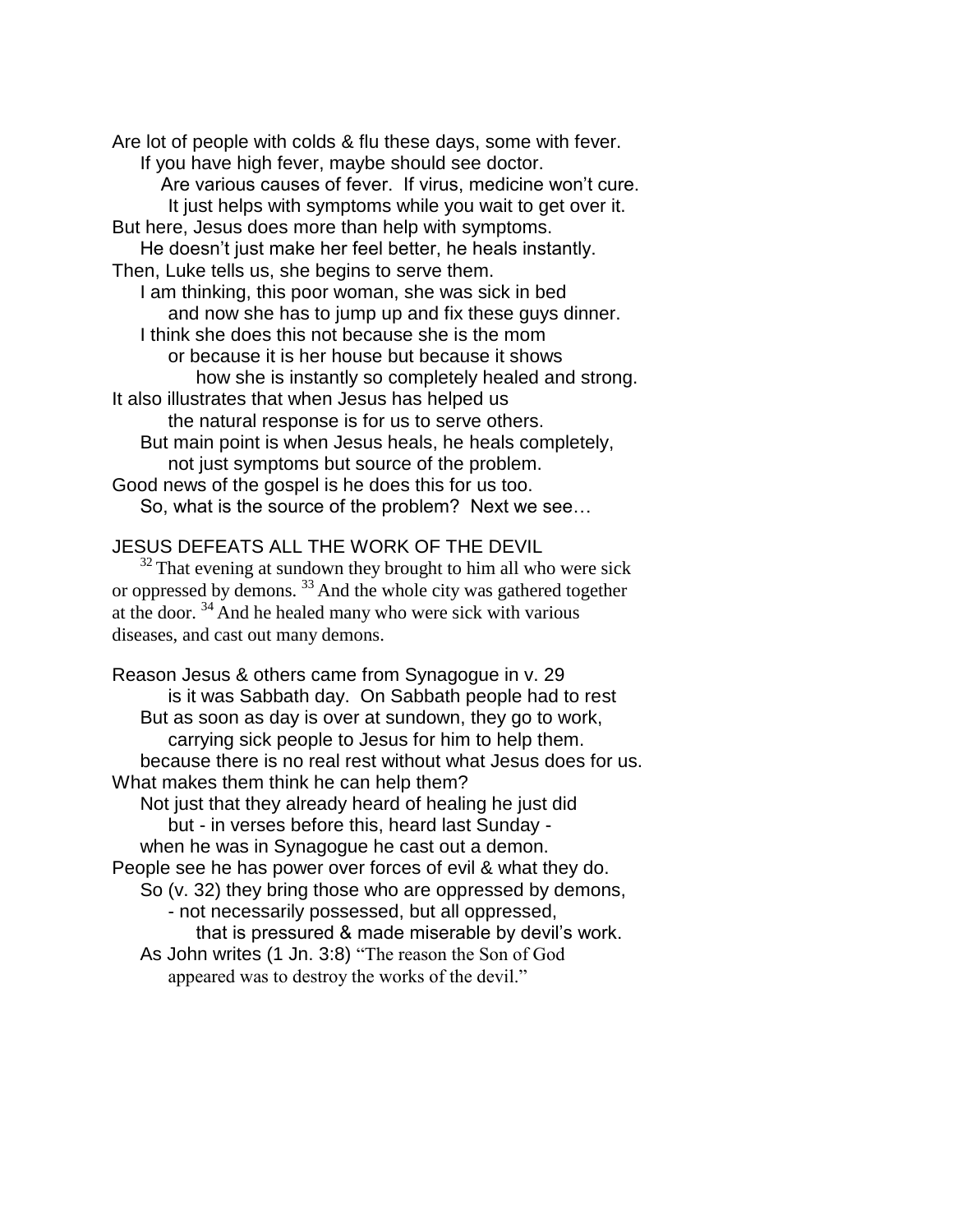Main work of the devil, as shown in Genesis 3, is leading us into sin has broken God's perfect creation and not only results in spiritual and eternal death but along the way is root cause of all suffering. Jesus cautions us not to think that a particular problem is always the result of a particular sin even though our bad habits or foolish mistakes too often do lead to physical suffering. Think about who suffers from Ebola, not just the sick person, but when a child's mother dies, sick father can't work, people are quarantined, other countries send doctors, Whole family, community, economy, world suffers as result. The devil's work of sin is an even more deadly disease which infects every person in the world. It is root cause behind all symptoms of suffering in the world. Because God has made us to be body & soul in one person, there is intimate connection between sin & suffering. When Jesus destroys the works of the devil, he is not a specialist who deals with just one problem. He deals with the whole patient and all our problems. Our problem is not just physical or spiritual but both/and. His miraculous healings reveal that he is God, that he loves us, and that he can save from the power of death. But they are more than just parables. They are real help. When Jesus describes his mission he specifically mentions sight for the blind and liberty for the oppressed. This means when we serve in response to what he does for us, like Peter's mother-in-law, our mission is also both spiritual and physical. But, as we see in the next verses, the job wasn't done yet. There were a lot of people in Capernaum and Israel who were not healed and not raised from the dead. If you were on riverbank and saw children being swept by struggling to keep from drowning, what would you do? Probably do what you could to rescue them. If more and more kept coming, so fast you couldn't reach all you would try to figure out way to save more. But what about finding a way to go up river to find out how they were all ending up in river & prevent it. Jesus goes to the root of the problem when…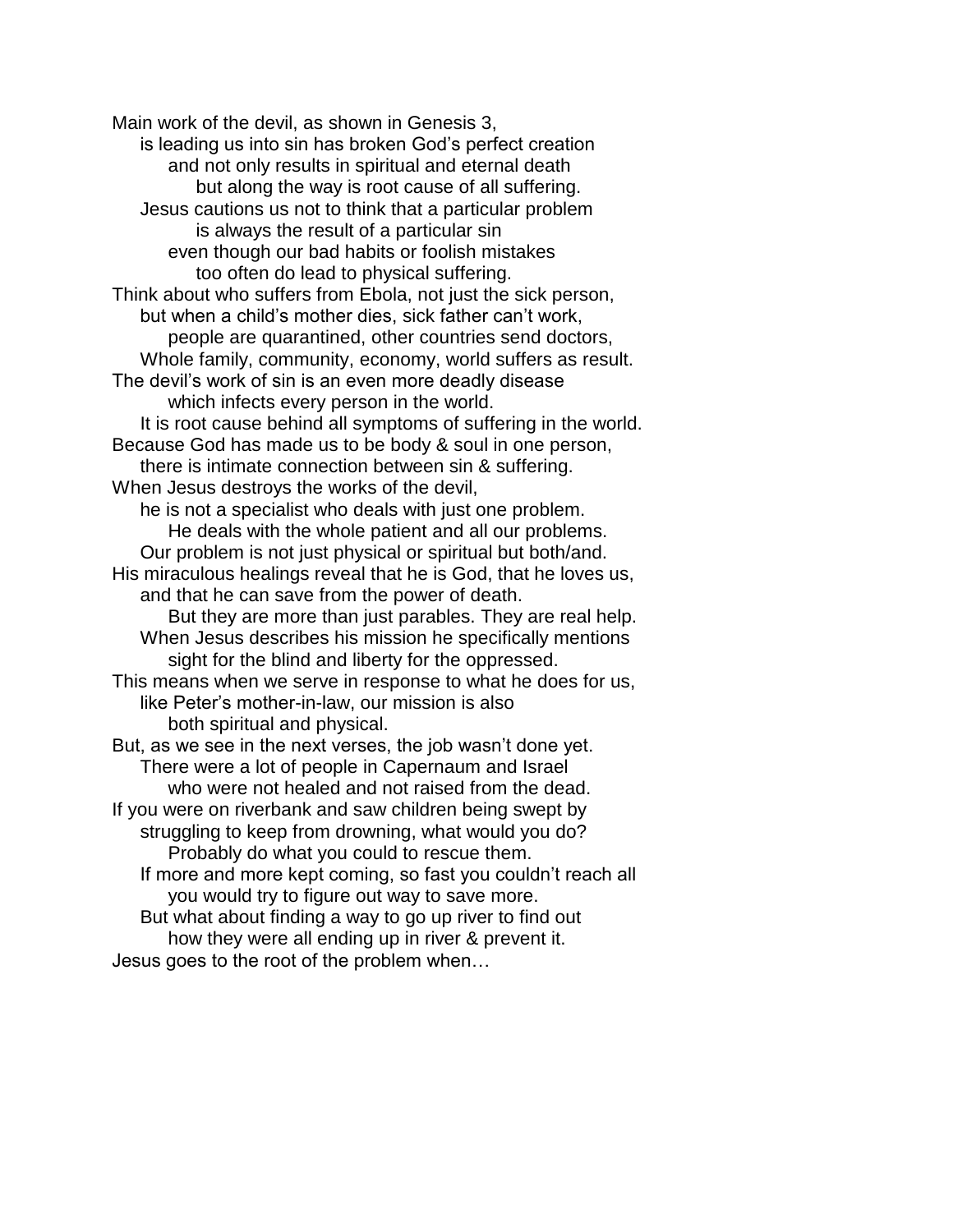# JESUS FULFILLS HIS WORK WITH FORGIVENESS

<sup>35</sup> And rising very early in the morning, while it was still dark, he departed and went out to a desolate place, and there he prayed. <sup>36</sup> And Simon and those who were with him searched for him,  $37$  and they found him and said to him, "Everyone is looking for you."  $38$  And he said to them, "Let us go on to the next towns, that I may preach there also, for that is why I came out."  $39$  And he went throughout all Galilee, preaching in their synagogues and casting out demons.

Those working with Ebola don't just work to help those sick but also to keep people from doing things so they get sick & also work on curative medicine & vaccine to prevent it. Jesus helps us with consequences of sin, and gives us his word & Spirit to keep us from sinning, but he especially provides a cure to ultimately heal it. The devil is not just working on others but on Jesus himself, constantly trying to bog him down, throw him off track. It is especially when this happens Jesus goes off to desolate places to pray and to defeat the devil by resisting his temptations himself. Including the temptation to be successful in part of his mission but fail to complete the whole mission. Everyone is looking for him. There are so many needy people. He sometimes tells those who are healed not to tell, But it is not just because he doesn't need more work but because that is not the whole story. He is not finished healing people here but will never be finished if he stays here. He must go on to preach, and by his words to get at root of problem: freeing people from the work of the devil to tempt and deceive into sin and to accuse. He is able to free from the consequences of sin because he frees from captivity to sin by forgiveness. And he is able to do this only because he goes on to wrestle with devil in an even more desolate place all the way to the cross where he takes all our sin and all its suffering on himself by dying in our place, and he keeps going on, defeating sin, death & the devil by rising again from the dead himself and he keeps going on to ascend into heaven where he will also bring us to be with him.